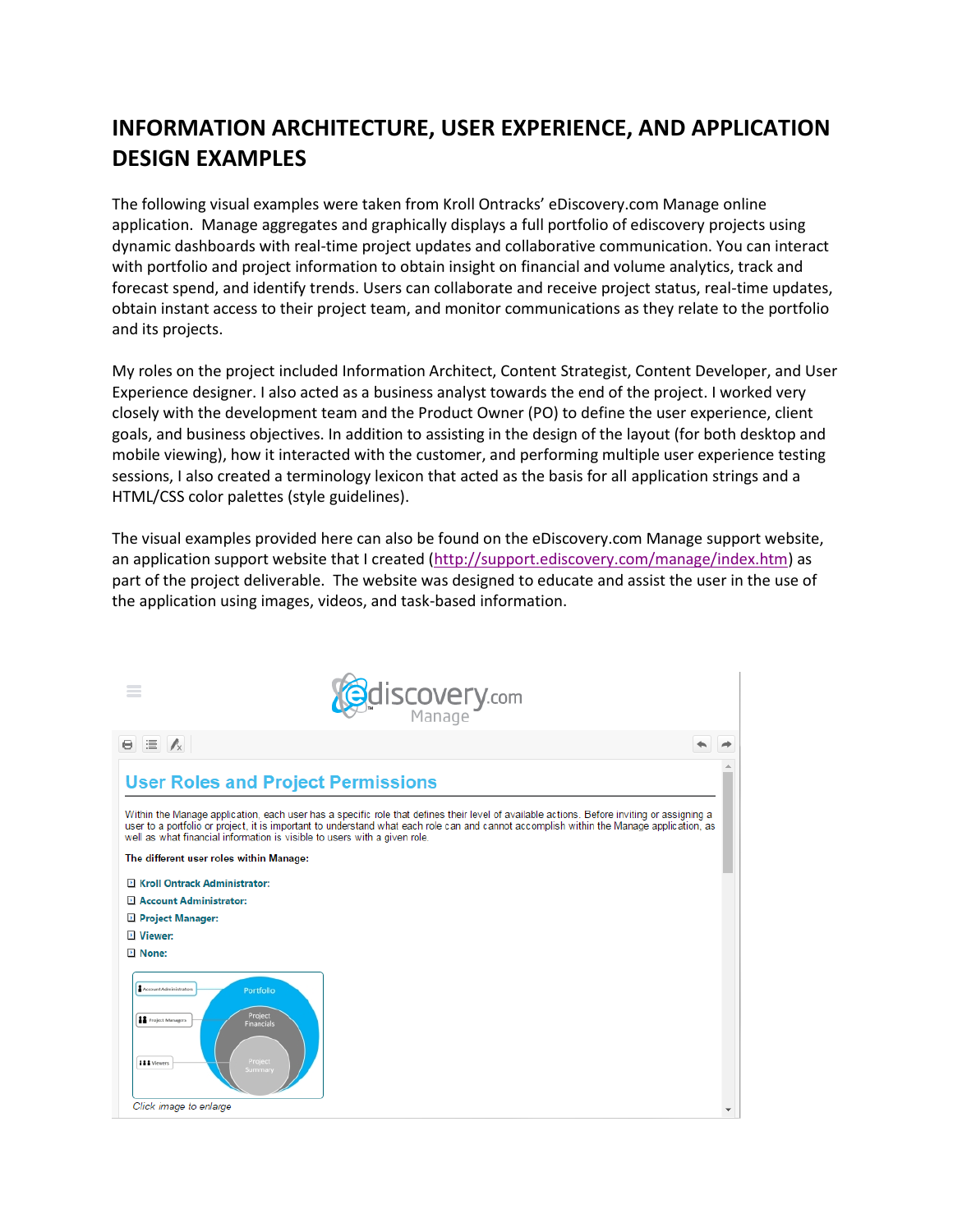#### **SUMMARY VIEW OF PROJECT**

This was a challenging interface to design. It needed to be both informative at a glance and allow the customer the opportunity to dig deeper using nothing more than a click of a mouse button or a tap of a finger (depending on the device being used to view the information). The end result was a summary display that acted as a dashboard with a great deal of information. As the application adopted new data points, the display continued to expand and contract, making as much use as possible by displaying general information by default and more in-depth information when the graphs were clicked via a popup window.



- 1. **Summary Tab**: Displays summary document data information for the project.
- 2. **Active Tab**: Displays Active document data by format.
- 3. **Nearline Tab**: Displays Nearline document data by format.
- 4. **Production Tab**: Displays Production data by Active and Nearline document count.
- 5. **Data Received**: The total size of document data on disk and tape sent to date and associated with this project.
- 6. **Data Selected**: The total size of document data on disk and tape selected for processing. The total size of Data Expanded could be equal to the total size of Data Received.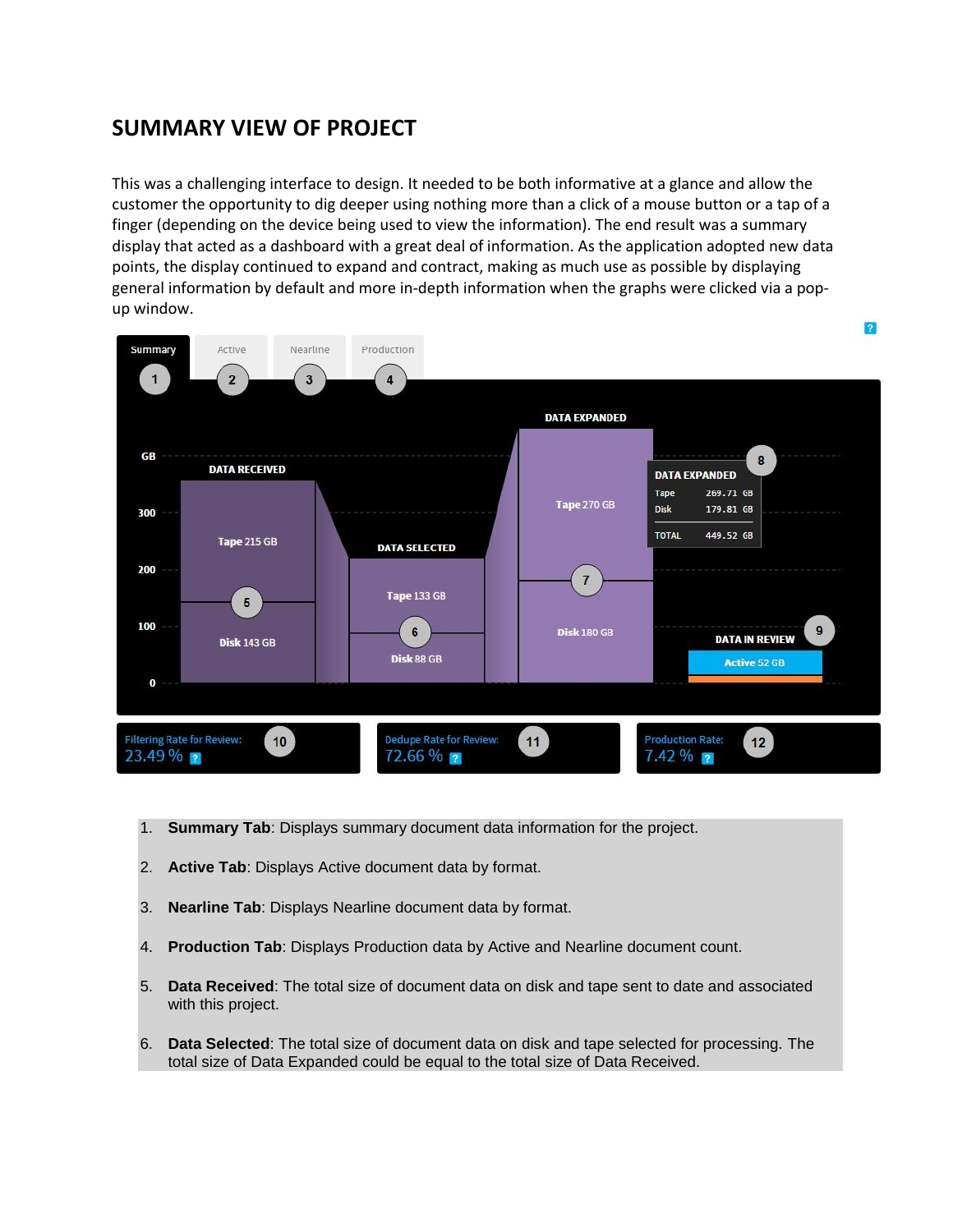- 7. **Data Expanded**: A refined size of the document data on disk and tape that has been filtered and formatted.
- 8. **Data Details**: Click the graph columns to display more accurate count of Tape and Disk totals.
- 9. **Data in Review**: The total size of the document data that is currently maintained in Active and Nearline storage. Active data is represented by the blue portion of the bar. Nearline data is represented by the orange portion of the bar. Click the colored bars to view Active and Nearline totals.
- 10. **Filtering Rate for Review**: The percentage of document data that was removed based on filtering criteria for date, keyword, and file type. This percentage does not include deduplication.
- 11. **Dedupe Rate for Review**: During deduplication, the system looks through the document data that passed the filtering criteria and removes any duplicate data. This is the percentage of those filtered documents that were removed during deduplication.
- 12. **Production Rate**: Percentage of documents containing Production images as compared to the total number of documents in the database, including both Active and Nearline.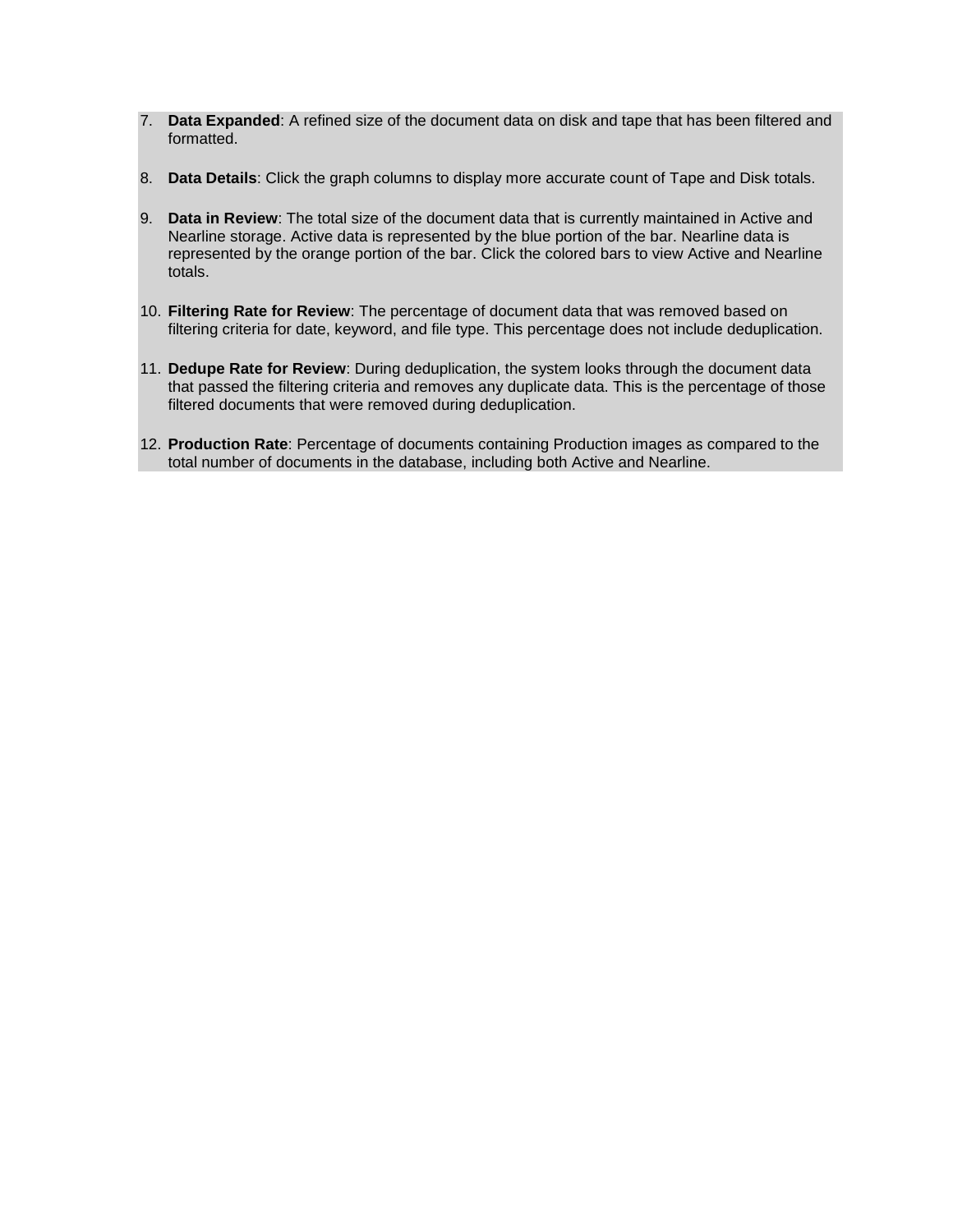## **ACTIVE DATA VIEW OF PROJECT**

The Active and Nearline tabs were designed to quickly provide the customer information regarding bulk data and its current usage. Clicking on rings of the graph circle removed the data from the visual graph, replaced its location on the graph key, and changed the color to grey. This allowed the customer to interact with their data size and assist in determining where the majority of their funds were being spent in regards to storage by visually showing how the subtotals shifted per selected data.



- 1. **Graph**: Displays the total document data size in storage by document data format type. If one or more format types are temporarily removed from the format graph legend, a subtotal value is displayed.
- 2. **Format Graph Legend**: Displays the total document data size for individual document data format types in storage. Click a format type to temporarily remove it from the graph to display total and subtotal values.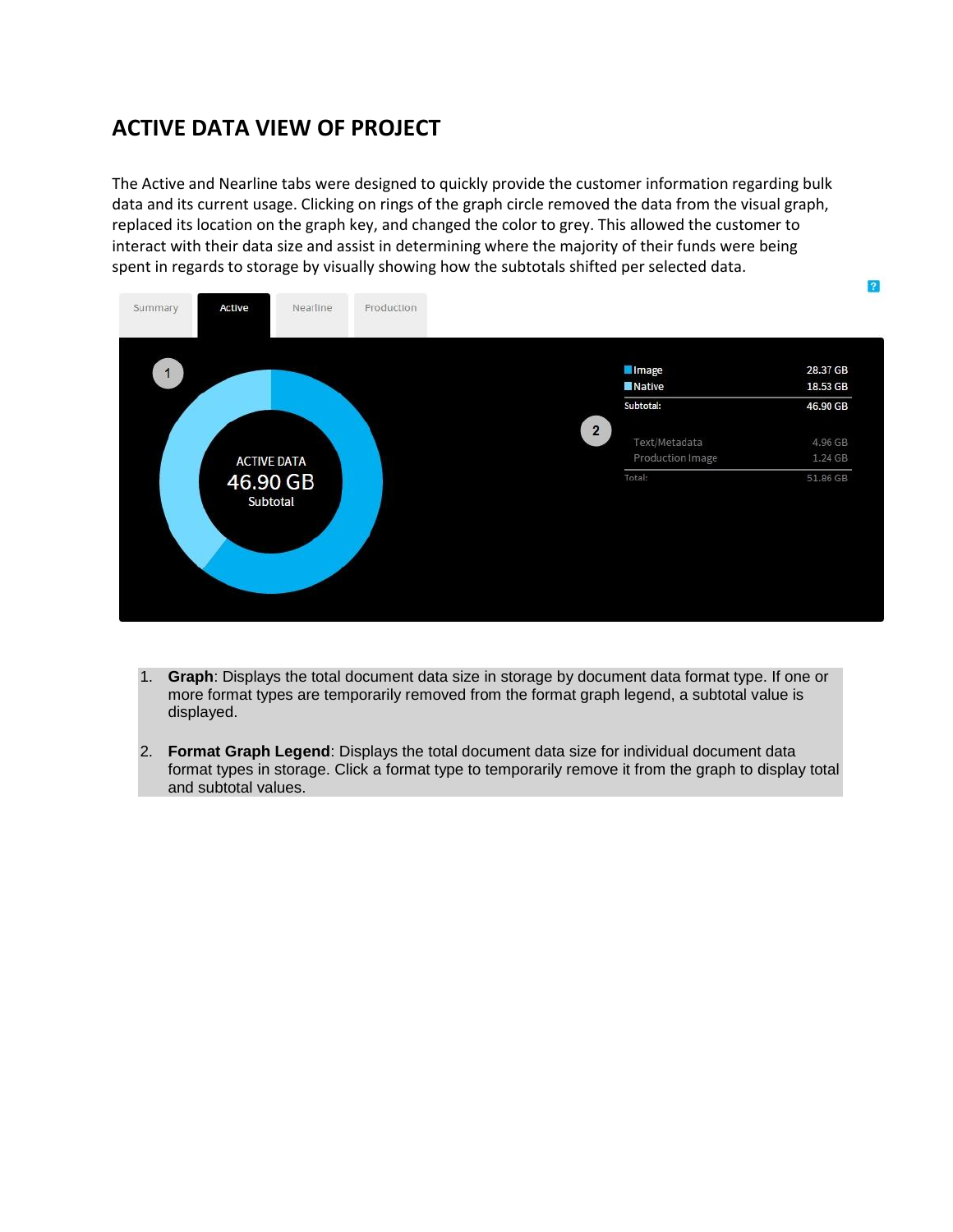#### **PRODUCTION DATA VIEW OF PROJECT**

The Production tab took many of the same design elements of the Summary tab in order to create a uniform and consistent method of communicating. However, the data points being shown were so wildly different than the summary, it was necessary to tweak the view slightly, which resulted in a very positive response from the customers during our user experience testing.

| Production<br>Nearline<br>Active<br>Summary<br><b>TOTAL REVIEW DOCUMENTS</b><br>DOCS<br>$\overline{2}$<br><b>TOTAL REVIEW DOCUMENTS</b><br>140,000<br>Active<br>ø<br>120,000<br>Nearline<br>167,415<br>$\mathbf{1}$<br><b>TOTAL</b><br>167,415<br>100,000 |  |
|-----------------------------------------------------------------------------------------------------------------------------------------------------------------------------------------------------------------------------------------------------------|--|
|                                                                                                                                                                                                                                                           |  |
|                                                                                                                                                                                                                                                           |  |
|                                                                                                                                                                                                                                                           |  |
|                                                                                                                                                                                                                                                           |  |
|                                                                                                                                                                                                                                                           |  |
|                                                                                                                                                                                                                                                           |  |
|                                                                                                                                                                                                                                                           |  |
| 167,415<br>80,000                                                                                                                                                                                                                                         |  |
| 60,000                                                                                                                                                                                                                                                    |  |
| 40,000<br>$6\phantom{1}$<br>3<br>$\boldsymbol{4}$                                                                                                                                                                                                         |  |
| 5<br>20,000<br><b>PRODUCED DOCUMENTS</b><br><b>ACTIVE DOCUMENTS</b>                                                                                                                                                                                       |  |
| 12,414<br>0%<br>$\bf{0}$                                                                                                                                                                                                                                  |  |

m

- 1. **Total Review Documents**: Displays the total number of documents currently in the project.
- 2. **Data Details**: Click the graph columns to display a more accurate count of documents in both Active and Nearline storage.
- 3. **Ratio of Active Documents**: Displays the ratio of Active documents compared to the total number of documents in the project.
- 4. **Active Documents**: Displays the total number of Active documents in the project.
- 5. **Ratio of Produced Documents**: Displays the ratio of produced documents compared to the total number of Active documents in the project.
- 6. **Produced Documents**: Displays the total number of documents produced.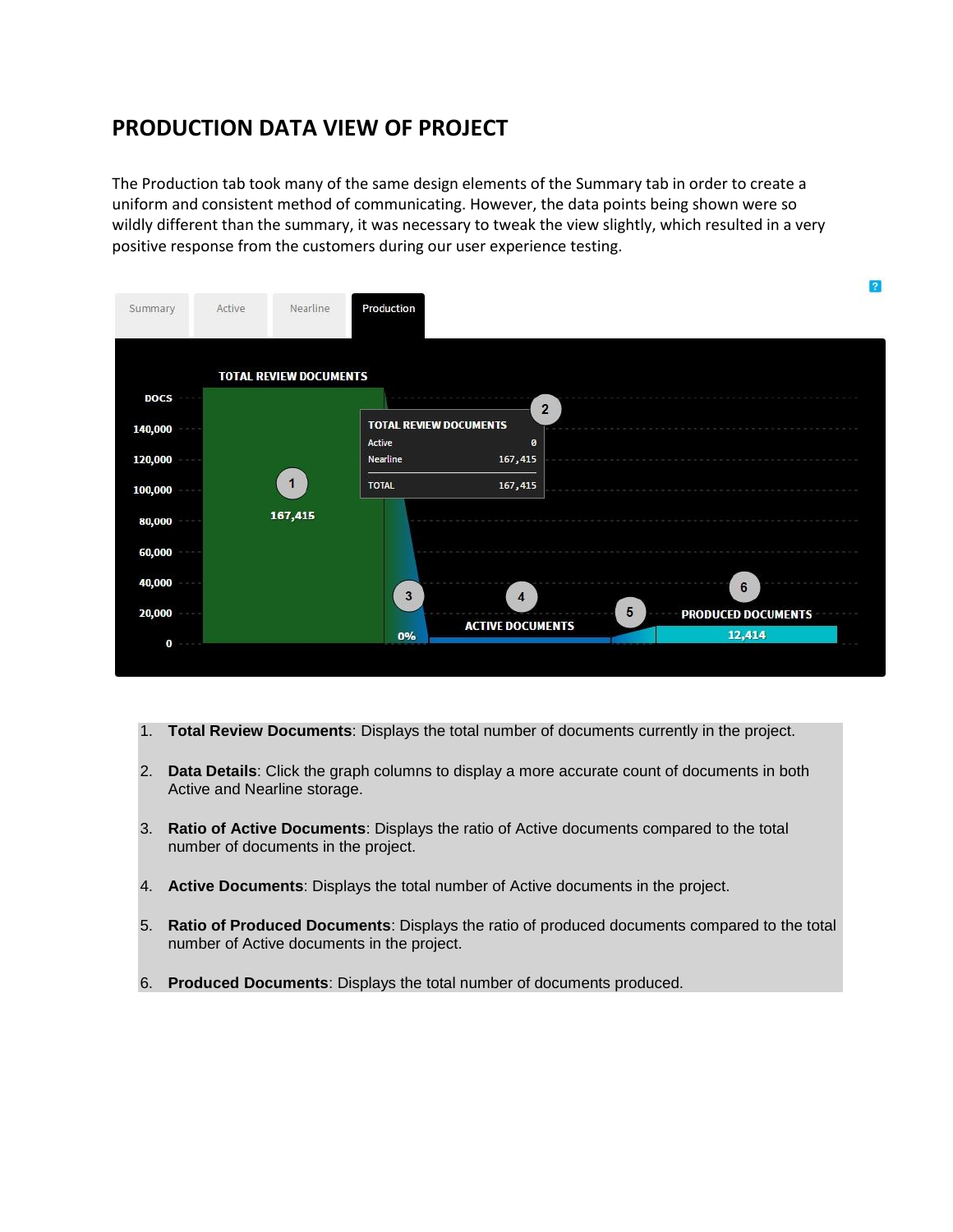# **WEB-BASED COMMUNICATION TOOL HOUSED WITHIN THE APPLICATION**

The goal of the web-based communication tool was to simulate the same type of experience users have when using social networking websites such as Facebook. This was a deliberate design choice so as to encourage communication between different teams. The initial design of the web-based communication tool displayed its contents as a rightjustified portion of the overall application. During our early user experience testing, it became clear that the web-based communication tool needed to be available, but discreetly tucked away when not in use. This resulted in the tool being designed to "slide" open and take a specified percentage of the screen and then "slide" back into its hidden position when not in use.



- 1. **Feed Tab**: View portfolio and project-level updates.
- 2. **Mentions Tab**: View project-specific updates directed at you or another user's comments on your message. You can filter what messages are visible by selecting a specific feed.
- 3. **System Messages Tab**: View system level messages posted by a System User. System messages are always in yellow.
- 4. **Topics Tab**: View topics by their hashtag (**#**) values. The top 10 trending tags are displayed.
- 5. **Team Tab**: View list of users currently associated with the project, including their user name, their user role, and their email address. The list of users displayed is determined by which feed you are currently viewing. All users who can access the same feed are listed. You can sort the list of users by their name or use the **Filter** box to quickly find a specific user. When finished, delete the filter terms to see all the users again.
- 6. **Notification Center tool options**: These include a link to the help system (**i**), an option to refresh the feed (**i**), an option to undock the Notification Center from the Manage application ( ), and closing the Notification Center (  $\mathbb{X}$ ).
- 7. **Feed**: Change what messages are displayed in the selected tab by adjusting the feed value. A feed is a continuous stream of conversation related to a portfolio or project. See ["Security and](http://support.ediscovery.com/manage/portfolio/collaborate-via-notification-center.htm#Security) Visibility" for more information.
- 8. **New Post**: Start a new collaboration thread.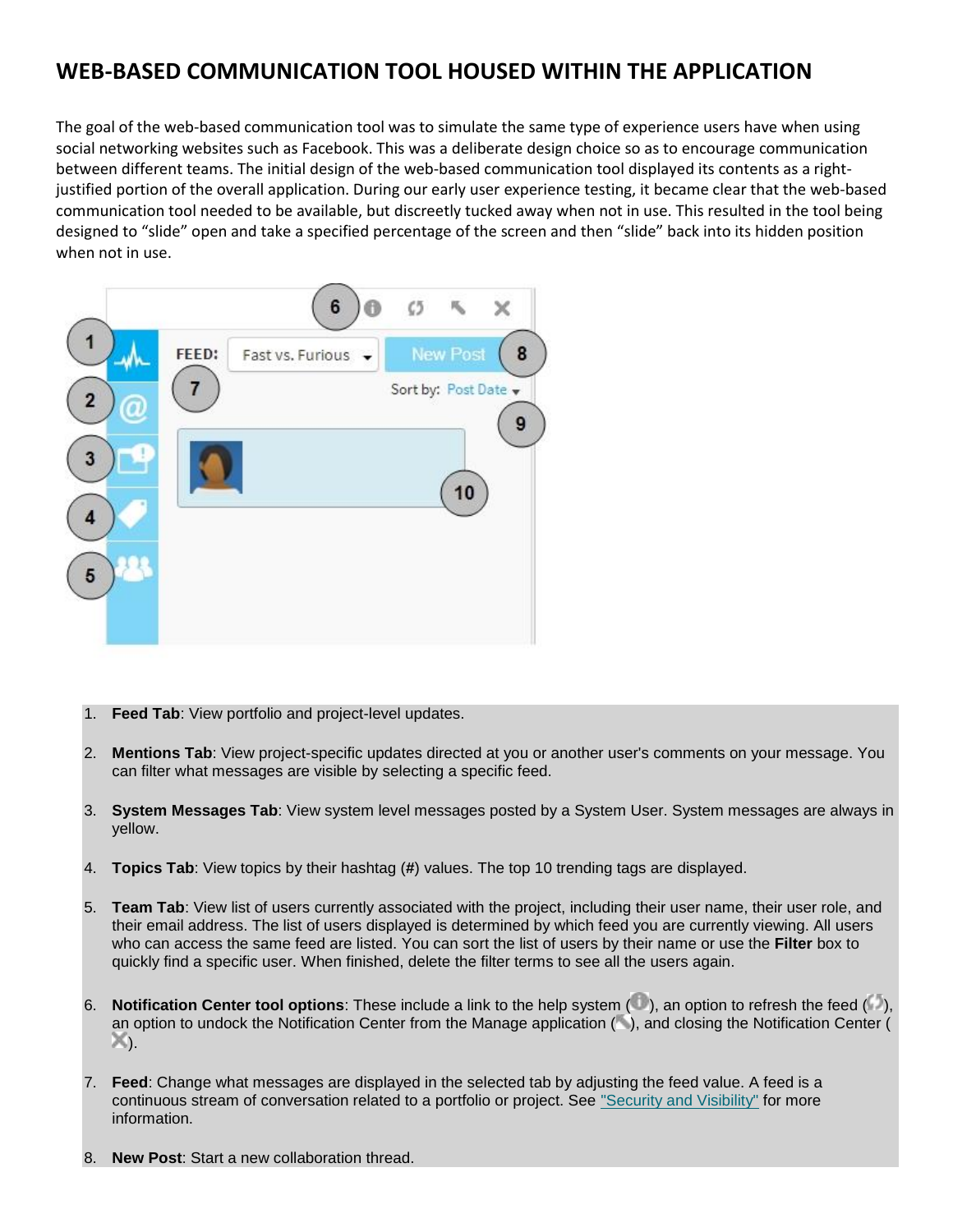- 9. **Sort by**: Sort the conversation by posted date or most recently updated. See ["Sorting and Approving Posts"](http://support.ediscovery.com/manage/portfolio/collaborate-via-notification-center.htm#Sorting) for more information.
- 10. Posts and post comments are displayed based on your sort order preference (default is by Post Date).